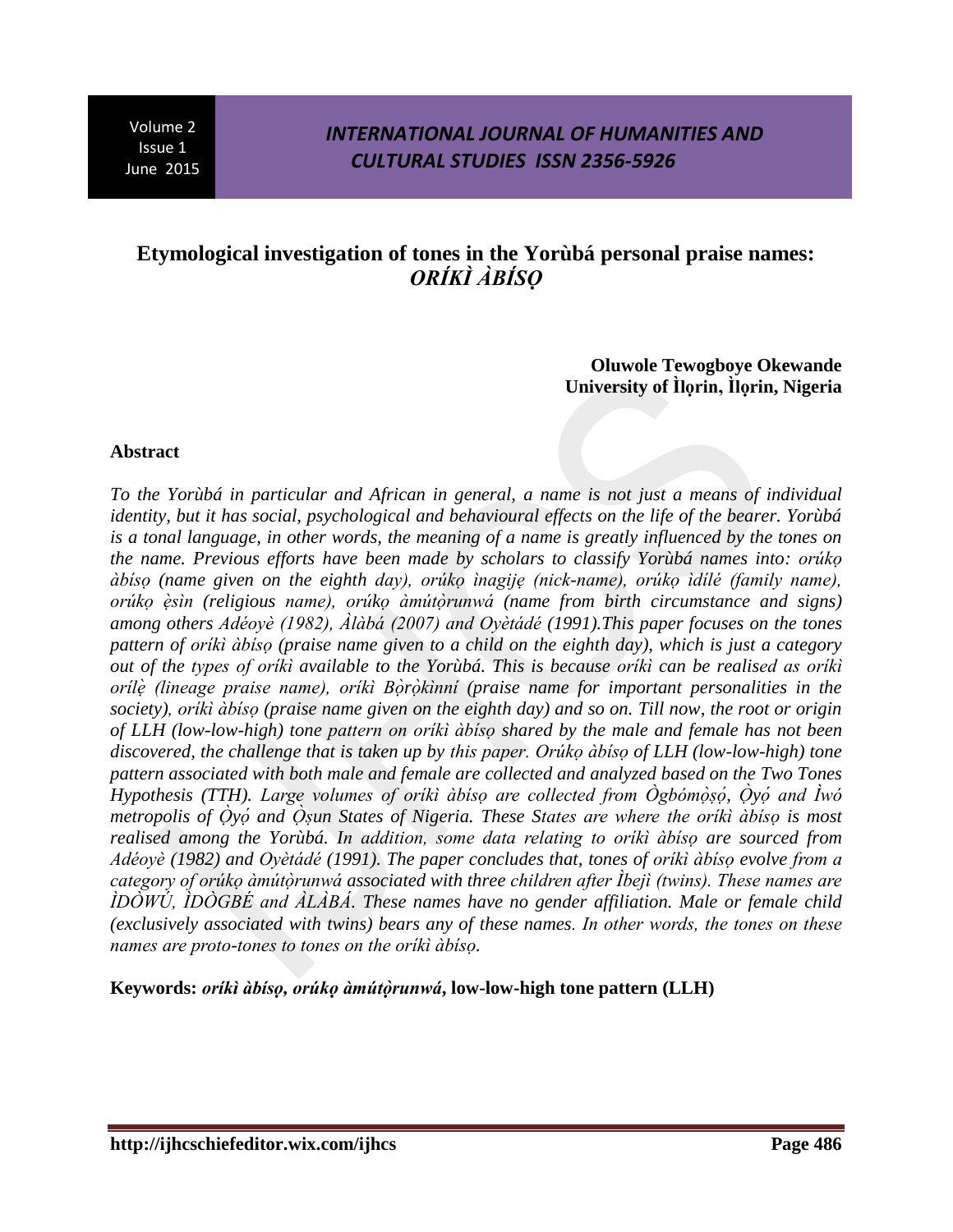## *INTERNATIONAL JOURNAL OF HUMANITIES AND CULTURAL STUDIES ISSN 2356-5926*

### **Introduction**

*Orúko* (name) is the linguistic symbol by which you identify an individual; while *oríki* (praise name) is the literary form by which you identify an individual within the history of his family, clan and tribe, hence the genealogical content of *oriki. Oriki* (of any category), is a way of tracing an individual to his or her root, or to his genesis Lásebìkan (1958), Qlábímtán (1986), Babalolá (2000) and Barber (1991). According to Odùyoyè (1972, p. 63), *orikì* is for a child "a way of interacting him into a closely-knit web of family relationship and thus rescuing him from marginality". It is clear that the potentiality of *oriki* is wider and influential than *oriko*: as it links an individual to the root and the society at large. This puts *oriki* into historical pedestal. To the Yorùbá, "ìtàn nií múni tan, eni tí ò nítàn kìí péé tán" (relationship is established by history, whoever has no history will soon be forgotten). Oriki operates at the macro-level because of its genealogical power and influence on individual life; while *oruko* operates at the micro-level, as its scope is restricted to personal life and experience. Both *oriki* (of any category) and *orúko* (of any form) are beyond means of individual identification. Ogúndèjì (1988, p. 79) sees *orúko* beyond a means of individual identification "but is believed to be the signifier of the historical, sociological and psychological behavioral patterns of characters." *Oriki* is realised as a deeper form of *orúko*.

Application of tones on the Yorùbá poems as it affects and influences meaning is addressed by Ọ látúnjí (2005) and Lásebìkan (1956). Their observations are based on the impacts of the theme of a poem on the line-end tonal patterns. The unpredictability and irregularity of the tonal arrangements at the line-ends of the Yorùbá poetry is expressed by Bier and Gbàdàmósí  $(1959, p. 8)$  that "in most Yoruba poems, there is no regularity in tonal pattern. The tonal structure therefore does not really take the place of European metre". Bámgbósé (1970, pp. 110&111) focuses his view on the effects of tonal configurations besides the deployments of tonal arrangement as a word-play. According to him, tones could be used as:

> The device which consists in the use of contrastive tones through a deliberate choiceor distortion of lexical items. It is done in such a way that some tones, or tone on the final syllable in one lexical items will contrast with the tone(s) in another item, ...

From these reviewed works, one can see the manipulation of tones in Yorùbá written poems and the manipulation of same to the advantage of the poet, as tones are not realised in this context as fixed or constantforms, unlike in *orikì àbiso*, where the tonal patterns and structures are realised in fixed forms.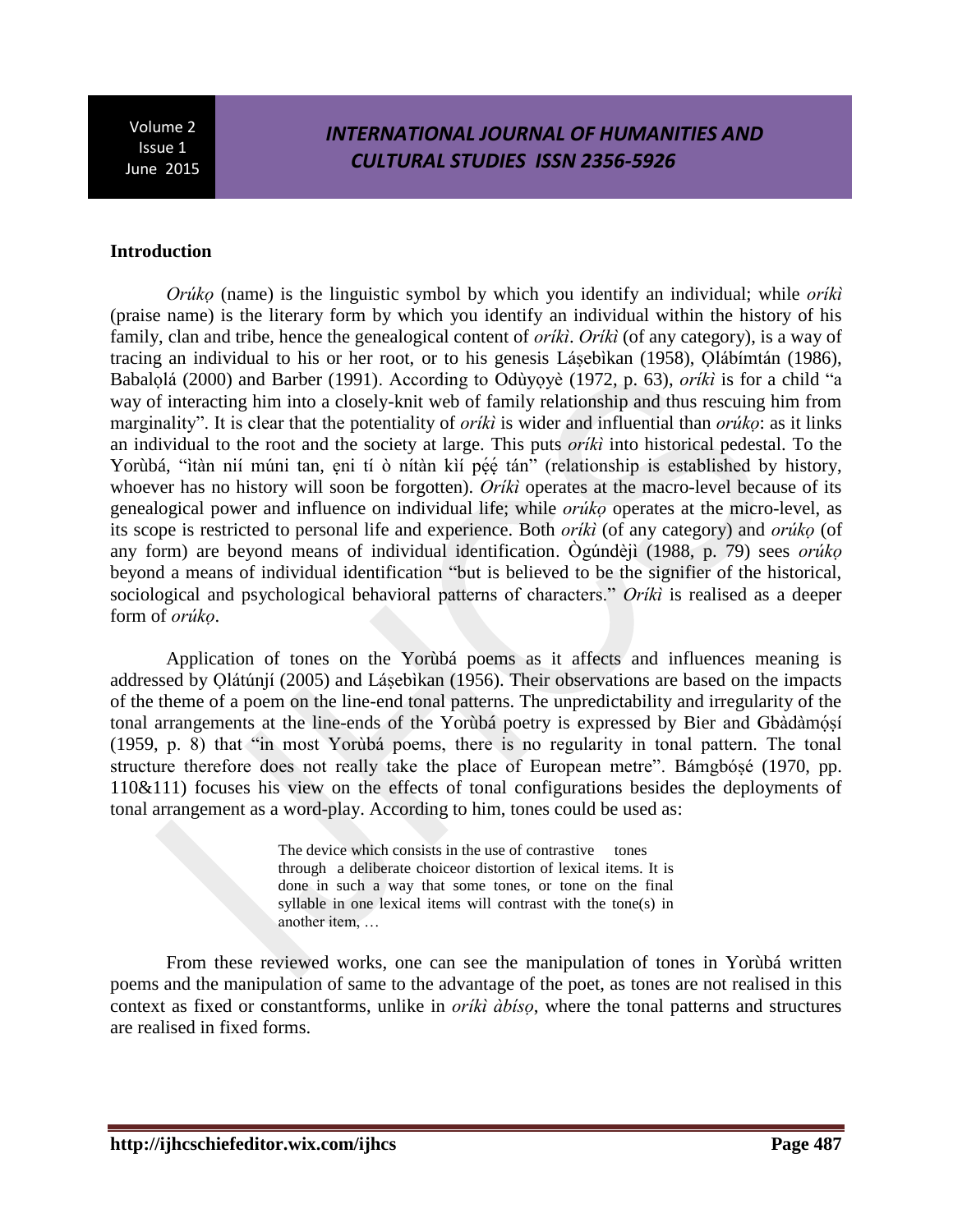# *INTERNATIONAL JOURNAL OF HUMANITIES AND CULTURAL STUDIES ISSN 2356-5926*

Works of Ovètádé (1999) and  $\hat{A}$ làbá (2007) examines twenty-seven (27) tone possibilities. Out of these possibilities, only LLH (low-low-high) tone possibility is identified to be peculiar and dominant with *orikì àbiso* and the only tone pattern shared by male and female (Oyètádé 1999). The LHH (low-high-high) and LMH (low-middle-high) tone patterns exclusively occur with either female or male only. However, the origin of *orúko àmútòrunwá* (which *oríkì àbiso* is in this work discovered to be a category) has not been known. This view is corroborated by (Odùyoyè 1972, p. 85) that "we know the correct usage of the *àmutorunwa* names, but their etymologies are in most part now obscure." The challenge of etymological accounts of *oriki dbiso*, is open to cultural scholarship and is therefore taken up by this paper.

### **Definition and Limitations of Scope**

*Orikì àbiso*,- is a nominalised tri-syllabic praise name given to a child on the naming day alongside with other names in the Yorùbá community. Three forms of tone patterns have been identified with *oriki àbiso* in general, the LLH, LHH and LMM (Oyètádé 1991 and Àlàbá 2007). This class of names is common among the indegenes  $\dot{Q}y\dot{\phi}$  and  $\dot{Q}y\dot{u}$  states of Nigeria and some parts of Ekiti and *Igbómina*. These names are uncommon in most parts of Egbá and in *Ijèbú* (Oyetade 1991). Those who bear these names besides  $\partial y \dot{\alpha}$  and  $\partial s u$  States are likely to have been influenced by their cultural contact with  $\dot{O}y\dot{o}$  and  $\dot{O}y\dot{a}$  who are exclusively identifiable with these sorts of names (Oyètádé, 1991). But interestingly, names of the three children born after  $\hat{I}$ beji (twins:  $\hat{I}$ dòwú,  $\hat{A}$ làbá and  $\hat{I}$ dògbé) are generally accepted and adopted throughout the Yorùbá tribes. Therefore, these names evolve as a form of *orúko àmútòrunwá* (name by signs and circumstances accomplishing the child's birth). This then indirectly makes *orikì àbiso* of LLH tone patterns to be identified with the Yorùbá tribes in general. In other words, the source names (Idòwú, Alàbá and Idògbé) of *oriki àbiso* LLH tone patterns are universal in the Yorùbá tradition. Other forms of *oriki* along with the source mentioned above are peculiar to some Yorùbá tribes. The older persons are known to use *oriki àbiso* rather by child's other names. This work then restricts itself to the LLH tone pattern.

### **Methodology: The Two Tone Hypothesis**

There are two explanations on the use of only three tones (L, H and M). The first is the two tones Hypothesis (TTH), and the Guided Accident Hypothesis (GAH). The TTH supports that the existence of only two tones L and H need be seen as underlying tones in Yorùbá. Scholars like Stahlike (1974), Courtanay (1969) and Akinlabi (1985) note that there is a kind of assymentary in the distribution of the three tones in Yorùbá. According to Stahlike's suggestion, the three-tone contrast in Yorùbá today may be accounted for by the two-tone language, if it is assume that the M (mid-tone) originates from the L (low-tone). Likewise, Courtenay notes that "the distribution of the object pronoun clitics in relation to the verbs in Yorùbá points in the direction of high tone versus low tone if we explain M of the clitics as a case of tonal assimilation" (Oyètádé, 1999, p. 59). Akinlabí is only disposed to two tones: High and Low. He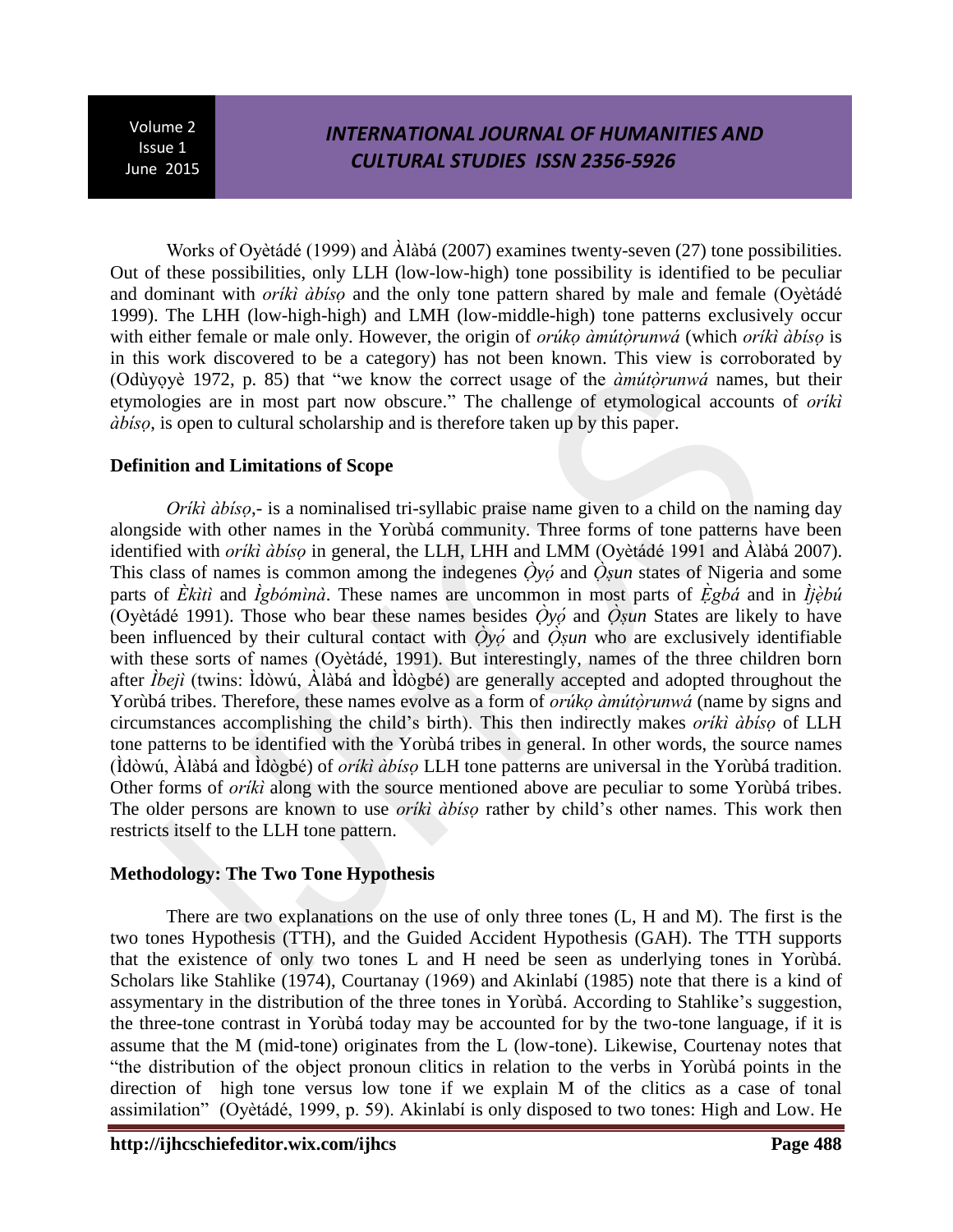### *INTERNATIONAL JOURNAL OF HUMANITIES AND CULTURAL STUDIES ISSN 2356-5926*

recognises the M as having no underlying status not because of historical postulation, but based on the principles of tonal under-specification. Therefore, the theoretical frame work adopted for this study is the Two Tone Hypothesis (TTH). This is because the theory is suitable to shed light on the tone conditioned of the LLH tone pattern of *ọ*.

### **Presentation: Tonal Pattern in Orikì ÀbisQ**

For the purpose of this work, I have restricted the tonal pattern in Yorùbá *orikì àbiso* to LLH. This is because, only this pattern is observed to be exclusively associated with tone pattern on the children born after *Ibeji* (twins) male or female as explained earlier. According to Oyètádé (1999, p. 58), LLH tone pattern of *orikì àbiso* is discovered to be the dominant form of *orikì abiso*. "It is by far the commonest. It is observed that the pattern is used for both male and female." Looking at the tonal patterns of *orikì àbiso*, one may want to view the distribution of LLH as supporting the TTH because, the representation of L and H are exclusively established. The representation of L and H are also more frequently used than M in other forms of *oriki*  $\partial \phi$ : LHH and LMH. However, since the scope of this work excludes LHH and LMH patterns, it gives in strong terms the TTH credit. In other words, there is no exception of *oriki àbiso* with LLH pattern (for male and female). Oyètadé (1988, Pp. 197-267) had earlier asserted "that the M in Yorùbá does not take part in a number of tonal processes - including the L and the H." Examples of LLH (male and female) pattern that supports the exceptionalness with occurrence in *oriki abiso* collected from Ogbómosó, Oyó and Iwó communities of Oyó and Osun States of Nigeria are rendered below

### **LLH** pattern (male) **LLH** pattern (female)

| <b>II</b> paulin (marc) |        | $LLLI$ panelli (Temare) |
|-------------------------|--------|-------------------------|
| (i)                     | àlàgbé | àwèké                   |
| (ii)                    | àdìó   | àdùbí                   |
| (iii)                   | àjàmú  | àdùfé                   |
| (iv)                    | àlàdé  | àbèní                   |
| (v)                     | àkànbí | àbèfé                   |
| (vi)                    | àkànní | àbèbí                   |
| (vii)                   | àdìgún | àkànké                  |
| (viii)                  | àlàó   | àmòrí                   |
| (ix)                    | àmòó   | àlàké                   |
| (x)                     | àjàó   | àdùké                   |
| $(x_i)$                 | àyìndé | àmòpé                   |
| (xii)                   | àyìnlá | àrìnpé                  |
| (xiii)                  | àtàndá | àbèké                   |
| (xiv)                   | àjàgbé | àpèké                   |
| $\left( xy\right)$      | àlàmú  | àwèní                   |
| (xvi)                   | àjàní  | àwèró                   |
| (xvii)                  | àlàbí  | àmòké                   |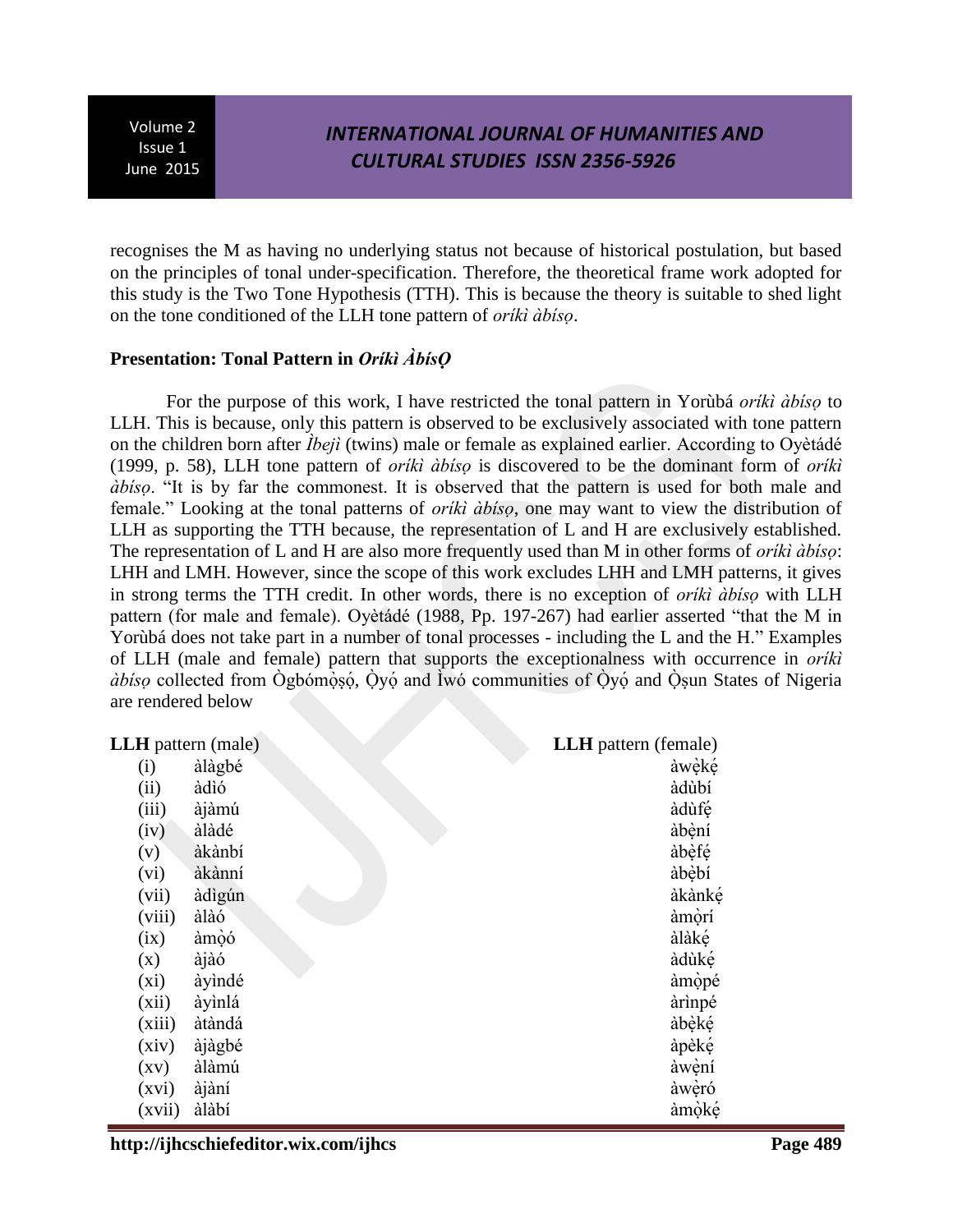# *INTERNATIONAL JOURNAL OF HUMANITIES AND CULTURAL STUDIES ISSN 2356-5926*

| (xviii) àdisá      |               | àyòká  |
|--------------------|---------------|--------|
| (xix)              | àkàngbé       | àsàké  |
| $\left( xx\right)$ | àkànjí        | àbèmú  |
| (xxi)              | àjàdí         | àşàkún |
|                    | (xxii) iyàndá | àbèjé  |
| (xxiii) àlàní      |               | àdùnní |
|                    | (xxiv) àkàndé | àşàbí  |
| (XXV)              | àkànmú        | àbèó   |
| (xxvi) àjàsá       |               | àmòsá  |

The above *oriki àbiso* are among the available ones. From the sampled list of *oriki àbiso* above, we can observe these common features among or within the male and female names of  *ọ*:

- (i) they are tri-syllabic in structure
- (ii)  $\hat{a}$  is mostly used as prefix, while 'i' is occasionally used as prefix in their formation
- (iii) their tone patterns are exclusively LLH for male and female.
- (iv) they are of two verbs combinations the first verb with low tone while the second verb contains high tone.

### **Discussion: Etymology of Llh Tone Pattern of OrúkO AbisO**

In contrast to the above data by this study, one can view that there is a close association of the above data with these data below.

### **L L H**

 $\hat{I}d\hat{o}w\hat{u}$  (a male or female child born after the twins)  $\hat{A}$ *làbá* (a male or female child born after  $\hat{I}$ dòwú) *ldògbé* (a male or female child born after Àlàbá)

It is observed from this work that, these names are a separate category of *oruko àmutòrunwa*; because their names come into being in connection with their birth circumstances. Looking at the structures of these names with the earlier sets listed above, one can equally say that:

- (i) they are tri-syllabic in structure
- $(ii)$  ' a' and 'i' are used as their prefixes
- (iii) their tone patterns are exclusively LLH for male and female.
- (v) they are of two verbs combinations. The first verb with the low tone while the second verb contains a high tone.

In the Yorùbá tradition, *orikì àbiso* is supposed not to be given on the eighth day (as it is presently canvassed in this work), because, the signs or circumstances of birth have culturally established the *oriki*. Mere formalisation is only required or observed on the eighth day in regards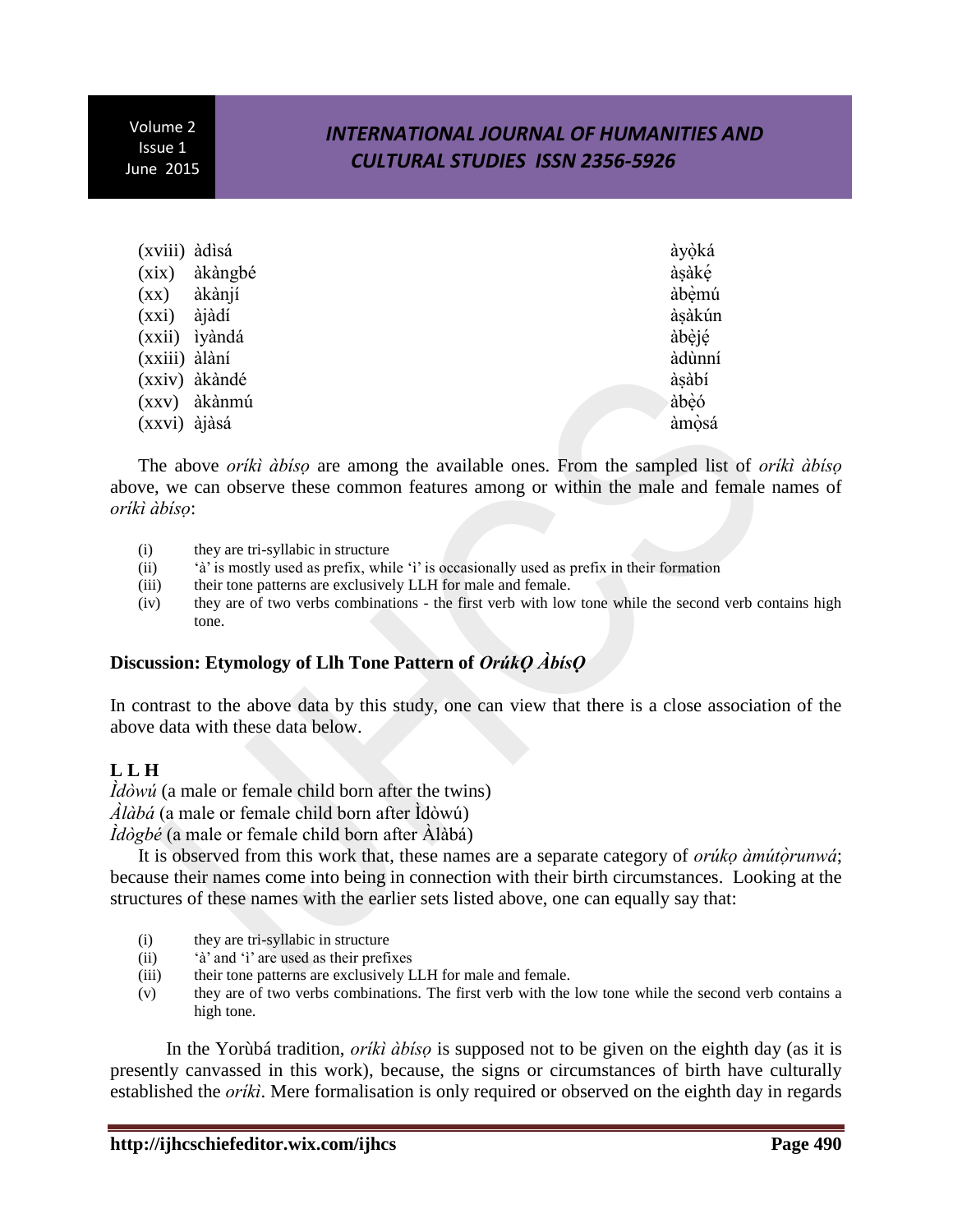## *INTERNATIONAL JOURNAL OF HUMANITIES AND CULTURAL STUDIES ISSN 2356-5926*

to *orûko àmútorunwá* in which I have recategorised *oríkì àbiso* in this work because of their affiliation with the LLH tone pattern of the three children born after the twins.

Almost all the scholars are of the opinion that the tradition in regards to the cultural enforcement of the *orikì àbiso* with LLH tone pattern is universal Adéoyè (1982 and 85) and Ògúnbọ wálé (1979). According to Oládélé, Mustapha, Awórindé, Oyèrindé and Oládàpọ (1986, p. 155):

> Eni tí a bí lé àwon Ìbejì, ibáà se okùnrin tàbí obìnrin, ni a n pe orúko àmútòrunwá rè ní IDOWU, eni tí lyá wọn bí tèlé Idòwú  $\overrightarrow{\mathrm{ALABA}}$ , ẹni tí ó tèlé  $\overrightarrow{\mathrm{Alab}}$ á ni IDÒGBÉ.

A child born after the twins either a male or a female, is referred to by celestial name as  $\hat{I}D\hat{O}W\hat{U}$ . A child born after- $\hat{I}d\hat{O}W\hat{u}$  is  $\hat{A}L\hat{A}B\hat{A}$ . The child that follows  $\hat{A}$ làbá is named  $\hat{IDOGBE}$ .

While there are other religions and behavioural codes with these names, my concern in this work is the influence of their tones on the entire LLH of *oriki àbiso* shared by the male and female children among the Yorùbá. The historical nature of *oriki àbiso* makes it to be the base or basic form of LLH tone pattern of male and female. According to Martins (2007, p. 485) contrastive features between a Language and another or within a Language on the basis of syntactic, morphology, semantic or phonological levels, it is necessary that words in contrast must not be borrowed. In other words, those words of contrast must be local or cultural words. According to Martins, the contrast words must not be alien to the community, by this, one will be able to

> ... establish a basis for relatedness such as similarities in basic vocabulary and regular sound correspondences not resulting from chance or borrowing. Only then can the comparative method be applied to reconstruct the extinct protolanguage...

Both the first sets of data and the second sets above are Yorùbá local words. We are able to trace the present tone forms on the *oriki abiso* by the past forms of the same words, since without the past there cannot be the present forms. In other words, the past words or names serve as experimental data to validate the originality of the present status of words or names. In another context, De Saussure (1959, p. 169) says "the vast majority of words are in one way or another, new combinations of phonetic elements torn from older forms." Our analysis on etymology of a word or combination of words will not be complete without the past historical events. In other words, the veracity of the present forms of words, including the tones on such words is located in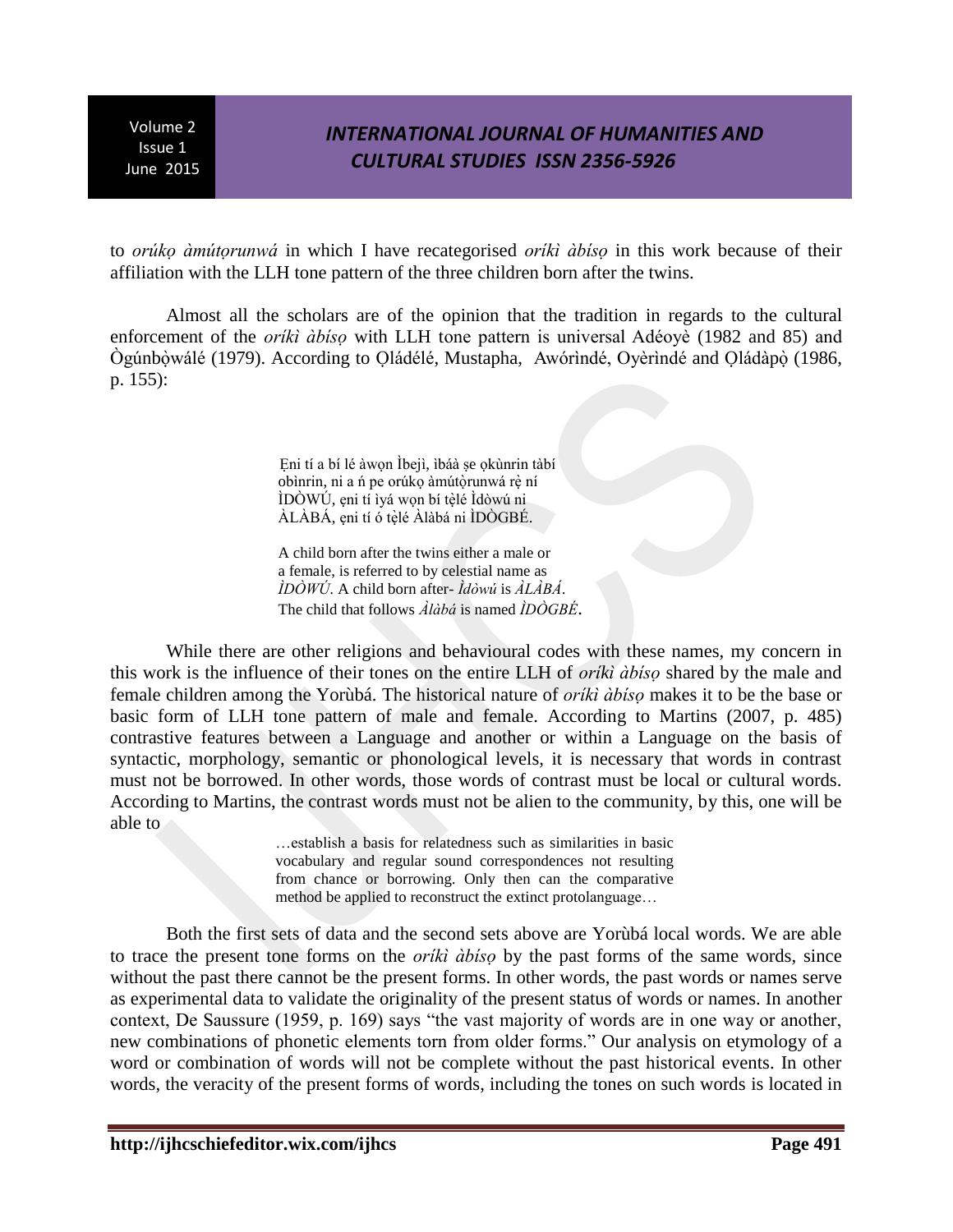# *INTERNATIONAL JOURNAL OF HUMANITIES AND CULTURAL STUDIES ISSN 2356-5926*

the past of the historical development of such words before they are realised in their present forms.

Through the historical development of the present LLH tone forms on *orikì àbiso*, one is able to account for the fixed or constant LLH tones on *orikì àbiso*. These names are as old as Yorùbá history and religion; because, *Ìbejì* (twins) that serves as bedrock for  $\hat{I}d\hat{o}w\hat{u}$ ,  $\hat{A}l\hat{a}b\hat{a}$  and  $\hat{I}d\hat{o}gb\hat{e}$ -is one of the Yoruba earliest deities (Adeove 1985). Through this historical and genealogical event, we are able to account for the tone status of LLH on *oriki àbiso* in the Yorùbá tradition.

#### **Summary and Conclusion**

It has been found out from this paper that, all the Yorùbá human *oriki: oriki Bòròkìnni* (praise name for important personalities), *orikì orilè* (praise name for one's clan), *orikì àbiso* (praise name given to a child on the eighth day) serve as trace elements. In other words, they offer a means of identity of locating an individual from the past or origin. It is discovered from this finding that *oriki àbiso* with LLH tone pattern evolves from  $\hat{d}d\hat{v}w\hat{u}$ : a male or female child after the twins,  $\hat{A}$ làbá: a male or female child after  $\hat{A}$ dòwú and  $\hat{A}$ dògbé: a male or female child after  $\hat{A}$ *làbá*. In other words, tone on *orikì àbiso* originates from these names. The origin of these names equally has religion connections; since  $\hat{I}$  that brought about these names and their tones is an important Yorùbá deity.

It is further observed that these names (guided by their tones) are non-gender in nature. This is why there is a strict or exclusive application of the LLH tones for either male or female of *orikì àbìso*. Therefore, we are able to establish the LLH tones on  $\hat{I}d\hat{o}w\hat{u}$ ,  $\hat{A}l\hat{a}b\hat{a}$  and  $\hat{I}d\hat{o}gb\hat{e}$  as prototones. This form of tones has earlier been realised as the commonest of other forms of *oriki dbiso*: LHH and LMH are mostly associated with the female children. By this finding, we are able to establish the origin of *oruko àbiso* as a category of *oruko àmutorunwa* (names by birth circumstance and signs). It has been discovered in this paper that the potentiality of the origin of LLH tone pattern of on the source of *oriki àbiso* with the present-day forms of *oriki àbiso* are similar. For instance, both the LLH tone patterns on  $\hat{I}d\hat{o}w\hat{u}$ ,  $\hat{A}l\hat{a}b\hat{a}$  and  $\hat{I}d\hat{o}gb\hat{e}$  and the realisation of tones on the present day LLH tone patterns on *oriki àbiso* remain unchanged. In other words, they are both of tri-syllabic form, their prefixes of word formation are 'à' and 'i' and they both comprise two verbs with low tones.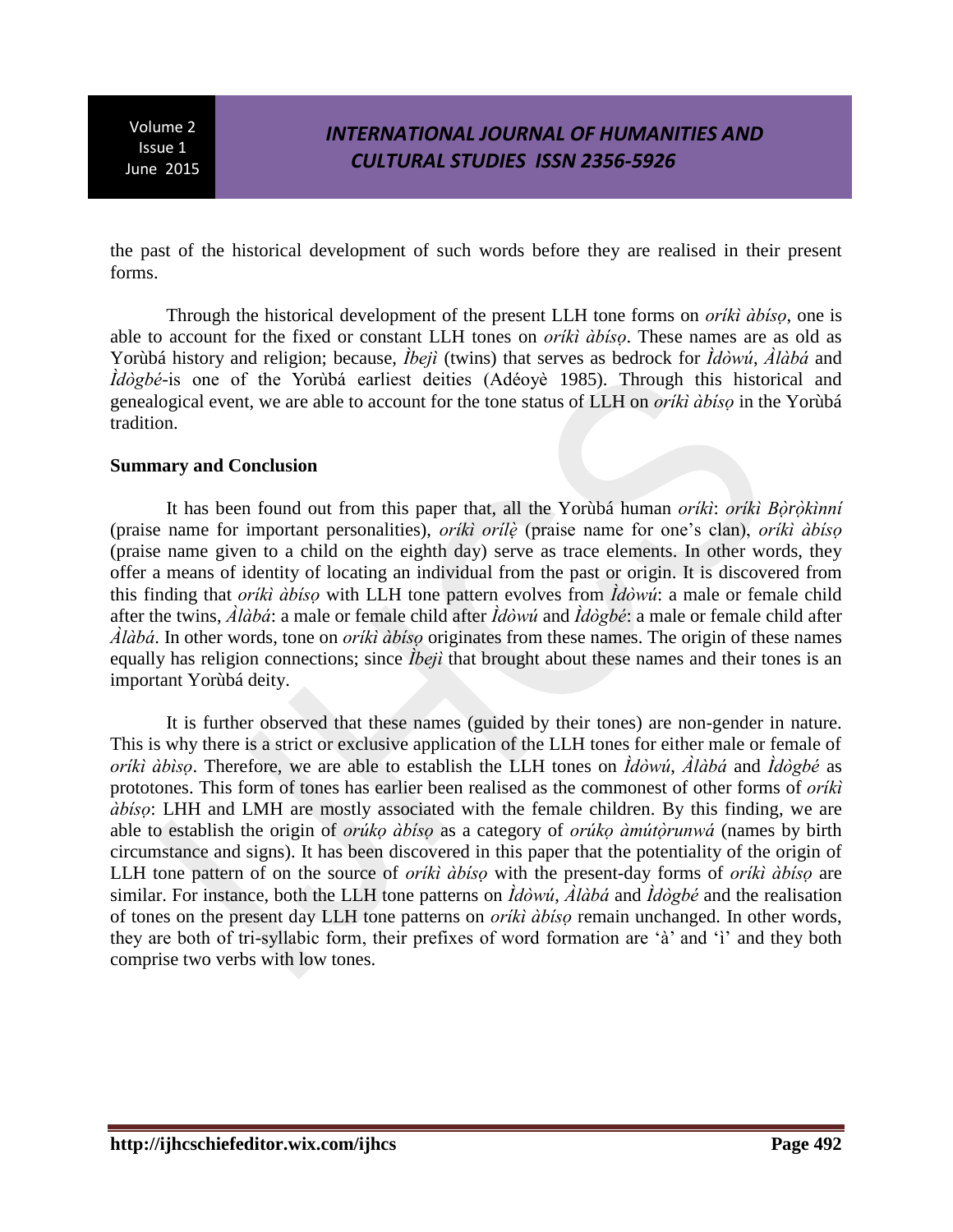# *INTERNATIONAL JOURNAL OF HUMANITIES AND CULTURAL STUDIES ISSN 2356-5926*

#### **Refrences**

- Adéoyè, C. L. (1982). *Orúko Yorùbá*. Ìbàdàn: University Press.

-Adéoyè, C. L. (1985) *Ìgbàgbó àti èsìn Yorùbá*. Ìbàdàn: Evans Brothers (Nigeria Publishers) Limited.

- Akinlabí, M. A. (1985). *Tonal underspecification*. Ph.D Dissertation, University of Ibàdàn.

-Álàbá, O. (2007). Bátánì ohùn nínú orúko onísílébù méta l'édè Yorùbá In O. Álàbá (Ed.). Láàngbàsà: Jónà isé Akadá ní Èdè Yorùbá. No. 13, Pp. 18-24.

-Babalọlá, A. (2000). *Awọn orikì orilè métàdinlógbòn*. Lagos: Longman.

-Bámgbósé, A. (1970). Word play in Yorùbá poetry. *International Journal of American Linguistics*, Vol. 36, No. 2, Pp. 110-116.

-Barber, K. (1991). *I could speak until tomorrow*. Edinburgh: University Press.

-Beir, U. and Gbàdàmósí, B. (1959). *Yorùbá poetry*. Ìbàdàn: Government Printers. Courtenay, K. R. (1969). *A generative phonology of Yorùbá* . Ph.D Dissertation, UCLA, California.

-De Saussure, F. (1959). *Course in generative linguistics*. New York: Philosophical Library.

-Láșebìkan, E. L. (1956). *Ojúlówó Yorùbá*. London: Oxford University Press.

-Martins, B. (2007). Language change: The syllables of time. In V. Fromkin, R. Rodman & N. Hyams (8th Edition) *Introduction to language* . Pp. 484-487. Boston: Thomson Wadsworth.

-Odùyoyè, M. (1972). *Yorùbá names: Their structure and their meanings*. Ìbàdàn: Daystar Press.

-Ògúnbòwálé, P. (1979). *Àsà ìbílè Yorùbá*: University Press.

-Ògúndèjì, P. (1988). A semiotic study of Dúró Ládiípọ̀'s Mythoi-Historical plays. Unpublished Ph.D Thesis submitted to the Department of Linguistics and African Studies, University of Ìbàdàn, Ìbàdàn, Nigeria.

-Oyètádé, B. A. (1988). Issues in the analysis of Yorùbá tone. Ph.D Dissertation, University of London, London, United Kingdom.